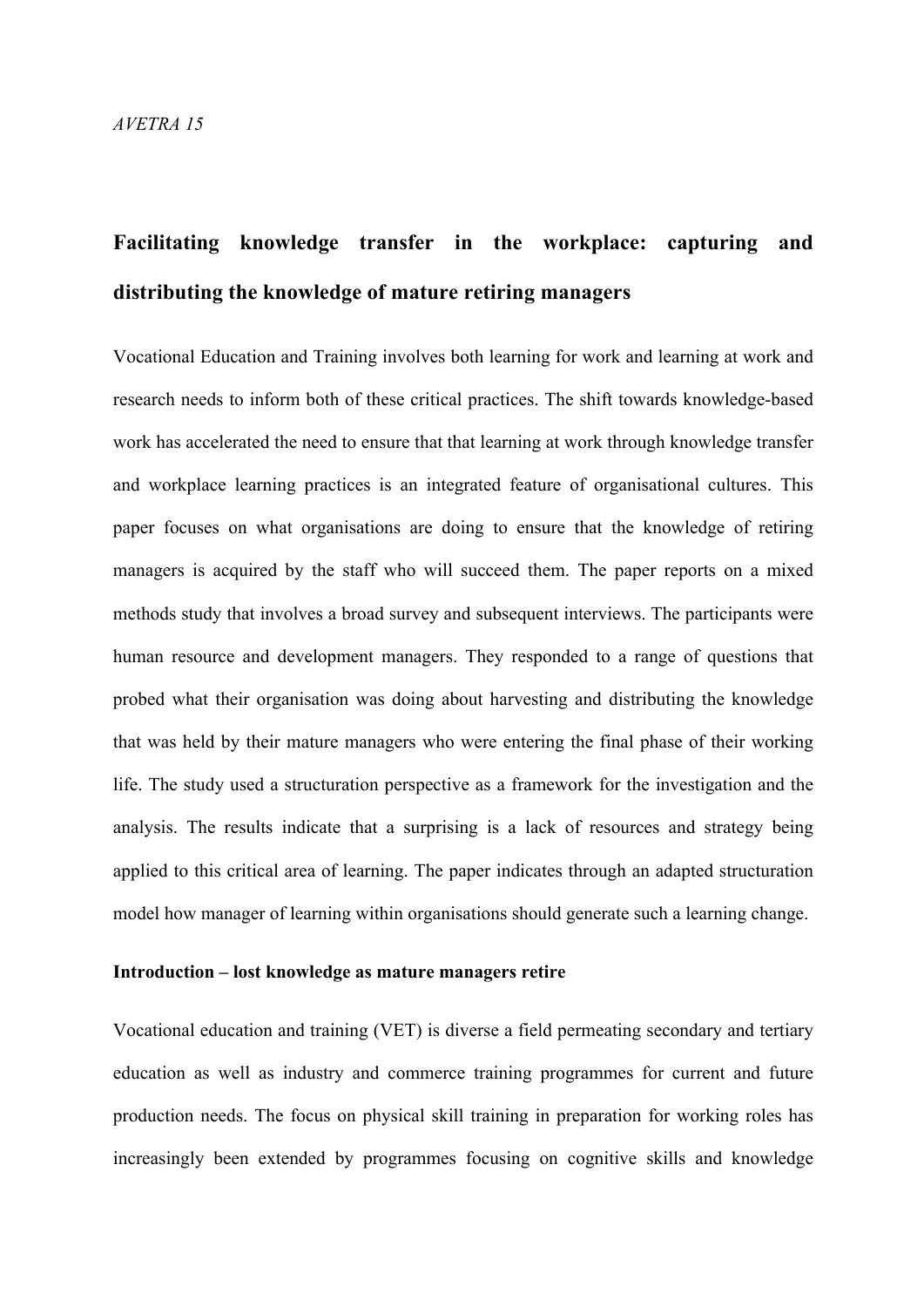acquisition, with the automation of the primary and secondary industry sectors now requiring less than one fifth of the workforce (ABS, 2010). Knowledge work and services that are continually tailored to changing environment have largely displaced the regimented mass production roles of past production modes. This paper will focus on the increasingly important and specific issue of knowledge transfer from mature managers to their successors within organisational with the question: *how do organisations harness the knowledge of their mature retiring managers?* 

As a research subject, VET is subjected to critical review from a wide range of perspectives. There is a continual review of inputs and outputs to evaluate the impact of formal educational expenditure and the broad national effectiveness of curricula, assessment and teaching. There is also a focus on learners, employers, teachers and facilitators to gauge the individual impact of learning, and investigations into equity to discover who is included and excluded from the opportunities provided. In addition, modes of delivery, relational alliances, partnerships and technologies are reviewed to gain an understanding of what mechanisms support effective learning environment (AVETRA, 2014). This paper focuses on *workplace learning* rather than education and training in preparation for work. What also characterises this paper is that it focuses on the restructuring of informal patterns of learning in the workplace. Learning that attempts to make explicit the knowledge held with the organisation and to ensure that such knowledge is transferred from employee to employee. At no time is this knowledge transfer more important than when mature managers, with considerable experience and expertise, reach a point in their working life when they are planning to retire. How should a company harvest and reinvest the knowledge capital that has been accumulated?

The demographic landscape of organisations highlights the importance of this issue. There will be ever-larger numbers of retirees in the next decade with fewer managers available to replace them. This study was structured to develop understanding of what organisations in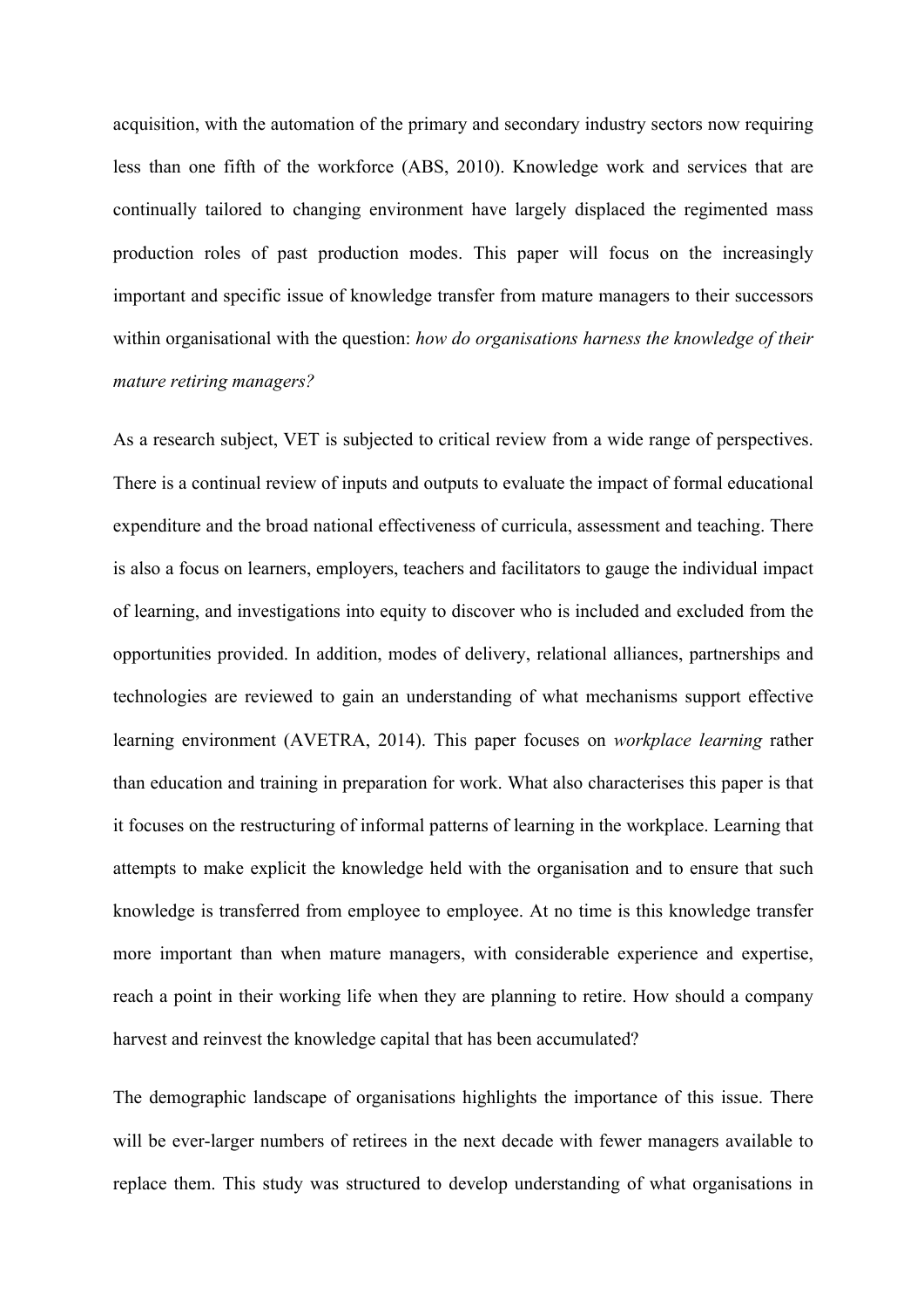Australia were currently doing about this problem, and uncover what strategies might have the greatest utility. Not only will it be a challenge to numerically replace those employees with suitably qualified staff but the situation will be exacerbated the managers who take on those roles lack the learned experience knowledge that has been accumulated through many years of organisational experiences and relationships. While many studies over the past decade have focused on knowledge management systems and knowledge storage (Frappaolo, 2008), this study focused on organisational learning systems that might facilitate the flow of knowledge to a new generation. What are managers doing to harness the embedded knowledge of their mature aged managers and transfer that knowledge to the next generation of managers.

The problem this study investigates can be illustrated with a recent experience from a National VET research project. During a longitudinal study to evaluate a learning programme in a major Victorian public sector organisation, there was a change of senior HRD leadership. Sometime later, the new manager convened a two-day seminar to review programme progress. Considerable time was allocated to the collaborative construction of program logic objectives for the initiative to measure impact. I was invited to attend and present at the seminar. I sat amazed as I realised that none of the current leadership team had been briefed by their previous leaders, and did not know about the detailed intranet resource that indicated appropriate KPIs for judgement. Mature managers had left the organisation carrying with them vital information that was just a click away from the new leaders who now invested many hours to recreate what was already known. How knowledge is passed and cascaded to others within organisations is critical to sustainability, development and productivity.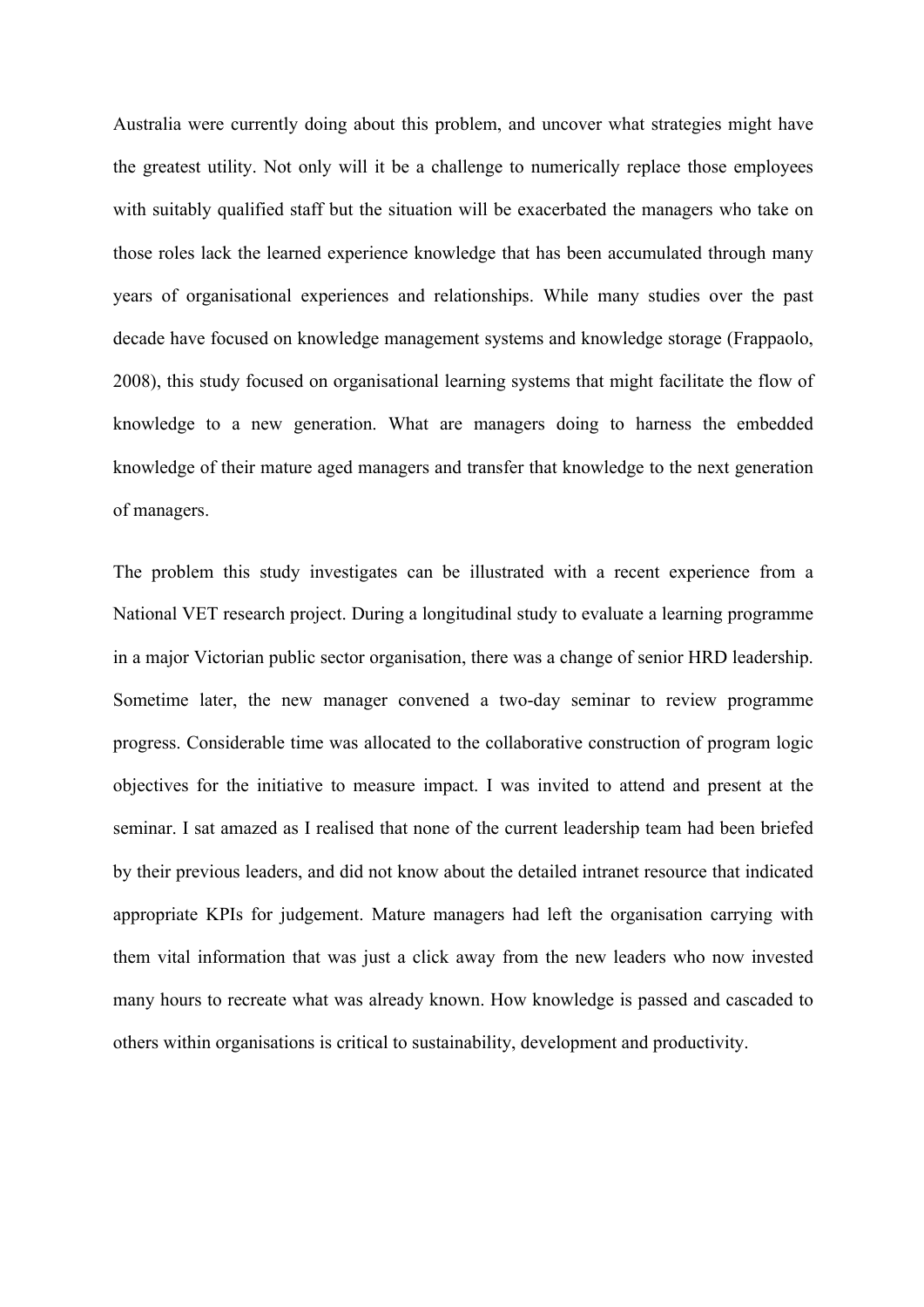While there is substantial evidence that this issue is a growing problem for business, little empirical evidence exists in Australia about what organisations are doing to capture the knowledge of their management workforce before they exit and retire from their workplace.

# **Literature review – managing workplace learning and structural change**

Underpinning this study is the compelling demographic argument for the investigation. By 2050 nearly 25% of the projected 36 million population in Australia will be aged 65 years and over (ABS, 2010). Similarly, in a mirrored effect to population ageing, the  $15 - 64$ working age group is predicted to slow to almost zero growth by 2044-45 due to three factors (ABS, 2006). First, the boost in the birth rate between 1946 and 1964 (*the baby boomers*) now means that this group is in retirement mode. Second, there is a decline in the  $15 - 64$ working age population with a paucity of young entrants coming into the workforce. Third, the 20<sup>th</sup> century trend toward earlier retirement has been reversed post Global Financial Crisis in the  $21<sup>st</sup>$  century with extended working lives. However, the net result is that there will be fewer skilled managers available to fill increasingly vacant posts. Ensuring that the new managers have gained the knowledge of their predecessors will be important if the declining productivity rates are to be reversed (Slagter, 2007; Toossi, 2007).

In terms of the workplace learning perspective of this study, there has been extensive literature on workplace learning emphasising the collective, collaborative, and cultural nature of the assimilation of knowledge in the workplace (Senge, 1993 Wenger, 2000). Simultaneously, knowledge management systems have become a common in organisations, attempting to turn the tacit to explicit and link increasingly disparate and fluid organisations to a common knowledge core (Zeleny, 2007). However, while there is considerable guidance about how to carry out effective programmes of competence based workplace learning, organisational learning and mentoring there is no study that directly addresses the concept of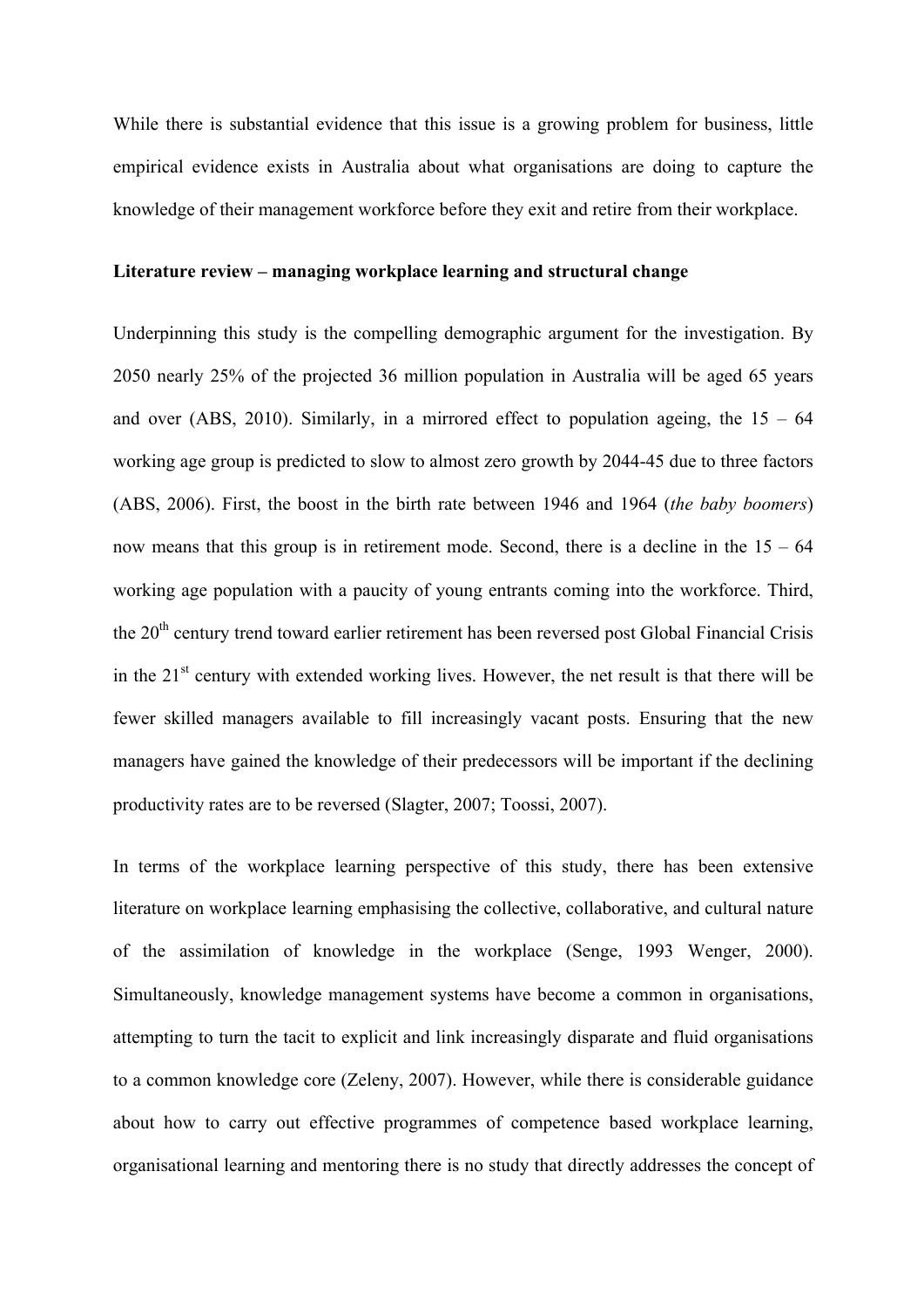cognitive apprenticeships between mature managers and their successors (Berryman, 1993). This study intended to produce evidence that might guide practice in this area.

An investigation of workplace learning can be approached from several perspectives. Learning theories provides a number of models that can provide a framework for exploring the subject and analysing the data (Engestrom, 1999: Poell et al 2000). The relationships between the learning system and the production system are at the core of several approaches where the power relationship of the participants is critical in determining what will be learning, by whom, and when (Billett, 1993). These relationships reflect and perpetuate the culture and current climate of each organisation. However, this study approached the issue from a management perspective. What was being managed and how? Perhaps more importantly, how could managers charged with what is a critical responsibility, change the established patterns of the organisation? It appeared that even when organisations could clearly annunciate what learning was missing or required the political process of gathering resources and designing and enacting learning systems was a complex dilemma (Law and Hassard, 1998). There were often significant organisational gaps between what was perceived as necessary learning and how this was translated within the organisation and the concepts and methods were distributed and enacted. Several authors have found that Gidden's Structuration Theory (1984) can be adapted to explore patterns of organisational change. It is a particularly relevant framework when investigating learning in organisations because it maps how organisations change or learn.

Previous researchers position learning and change in organisations as a 'sense-making process' (Bartunek et al, 2006). The actors within the organisations have to find new meaning for the 'mutual adaptation' described by Berman and McLoughlin (1975) to be generated within the organisation taking learning off a plan or schedule and into everyday practice. The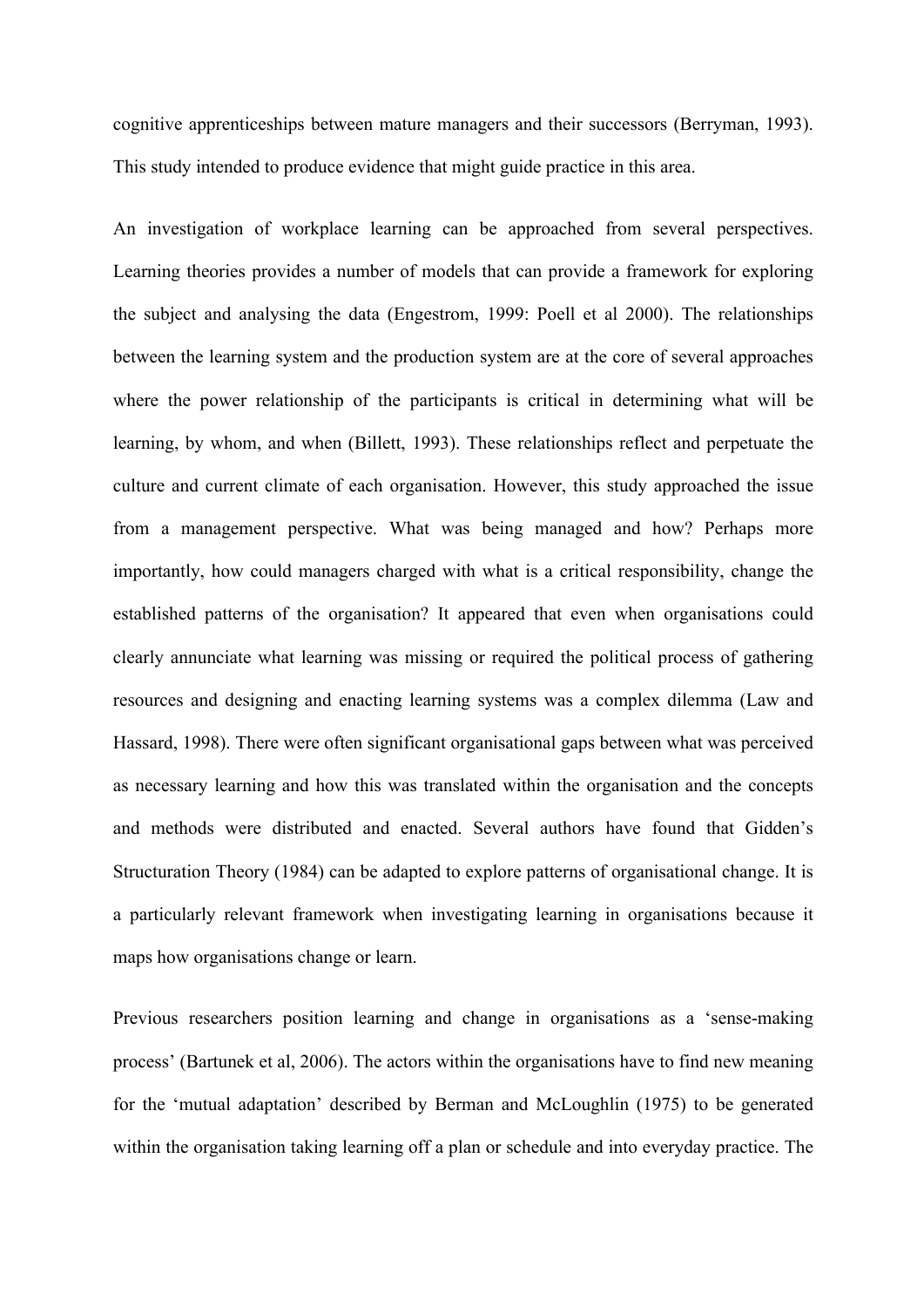dialectic during such periods is often full of contesting discourses as managers and participants act as change agents and change resistors as expressed by Ford (2008). As Amiot et al (2006) indicated, even where such learning is directed and legitimised just because there is authorised direction it does not mean that the process is supported or enacted by the managers and learners. There is often a gap between organisational intentions and subsequent practice (Legge, 1995). To explore this perspective of the problem we adapted the work of Giddens (1984) drawing together a framework for our exploration. His seminal Structuration framework was created explain change processes in wider society, but forms a suitable base for exploring how organisations might change learning practices. From Gidden's perspective (1984), the organisational culture shapes the actions of individual learners within organisations who simultaneously reshape that culture. In social terms Giddens defines this continuous and reciprocal relationship between people and their social structures as *structuration* – a duality (Giddens, 1984, p.32). To understand how this framework provided a base for the study it is necessary to provide an overview of the theory. Giddens bases his 1984 structuration model on three features; the *structures*, *the systems* and *the modalities.* In the model, the *structures* are the rules and patterns that bind social systems. The *systems* are the observable patterns of practice and relations occurring between individuals and group based networks. Operating between the structures and systems are the *modalities*, the meaning generating processes and are the bridges between the structures and systems, conversations and actions that act to *mediate* the existing structures and systems. Structures 'direct' how people should behave, and the systems are how people coordinate day-by-day. The modalities are the discussion around the water cooler and the hallways that are responsible for questioning, alternative production and the engine and seeds of change (Coopey, Keegan, & Emler, 1998, p.270). The discourses emerging from the modalities influence the existing structure and systems, generating changed organisational practices and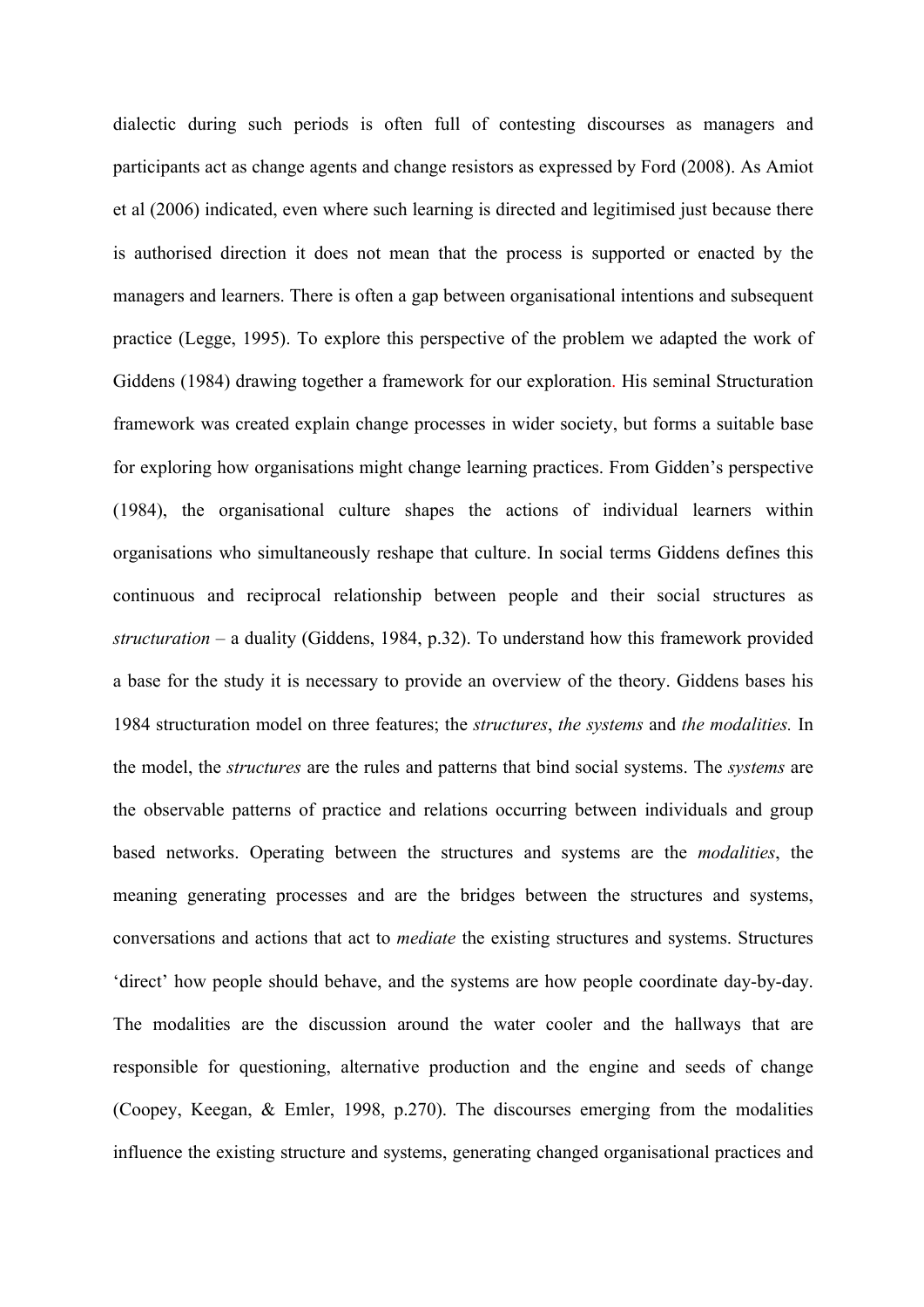culture in a continual cyclical fashion. Learning practices will probably not change by a management edict, but they may change when local discussion is generated by managers responsible for learning. Figure 1 depicts the dynamic components of Structuration theory modified and reinterprets the model in organisational learning terms.



(Adaptation of model from Barratt-Pugh 2007, which is based on and adapted from Gidden's, 1984, p.29.)

**Figure 1: Dynamic components of Structuration Theory in organisational terms**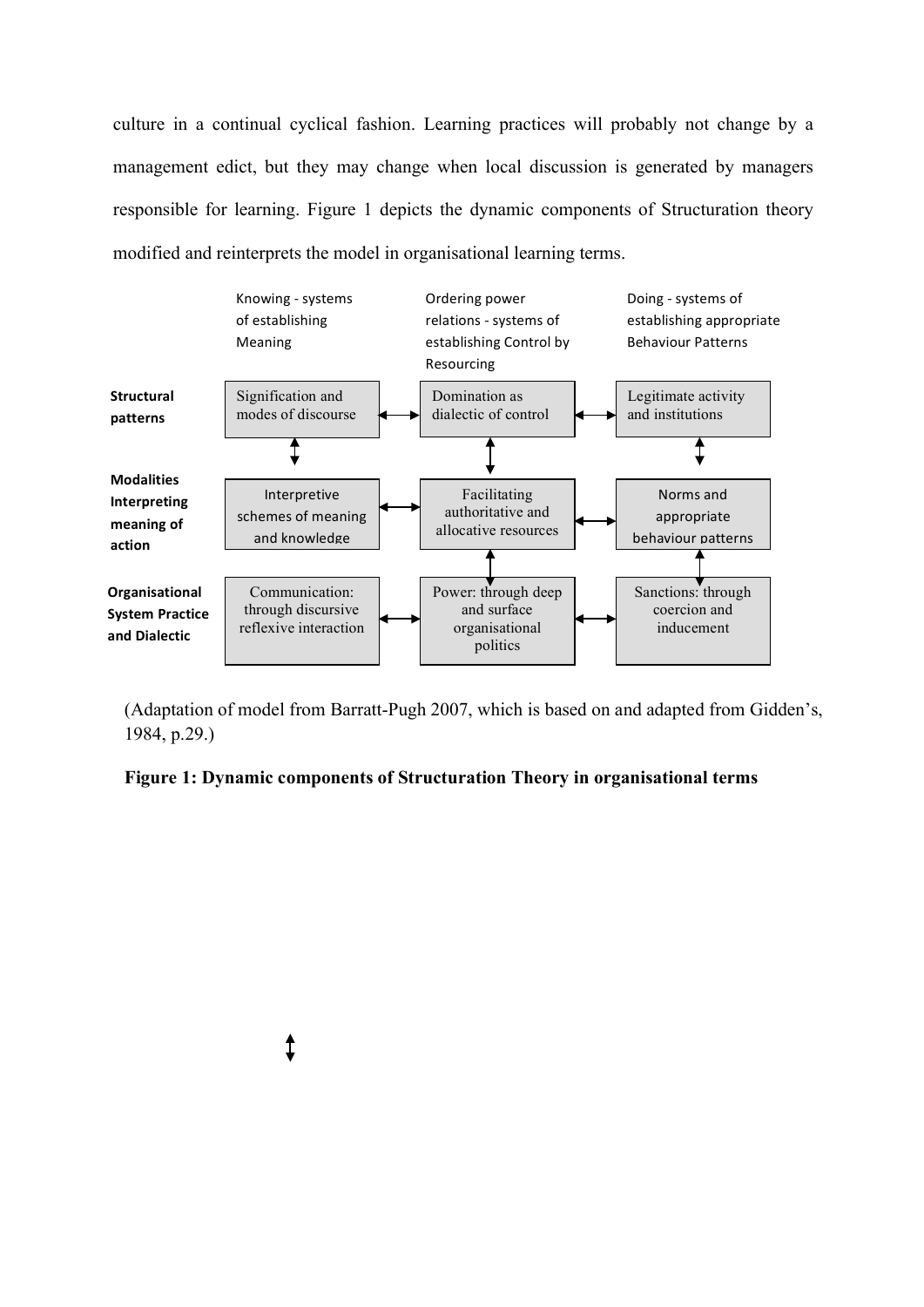Structuration theory therefore provides a useful template to understand and map organisational change, learning architecture and processes. Organisations are always in a state of change through the interactions between the modalities, structures and systems. However, in this case where rules and practices need to be adapted, what strategies are more likely to instigate sustainable change and generate continual learning patterns to prevent the knowledge of mature managers walking out the door within their heads?

#### **Mixed method approach**

This study addressed the central question - *how do organisations harness the knowledge of their mature retiring managers?* The field study was designed to explore activities, processes and mechanisms being utilised to generate learning from mature managers. This was a mixed methods study (Creswell, 2014) that consisted of a pilot study and then a two-phase field study. First, a survey was used to gather a broad and wide picture of how organisations and managers were responding to their demographic challenge and the related knowledge and learning issues from 282 completed survey returns. Second, the study followed up on the network and snowball leads from the first phase through interviews with 42 managers about what they were implementing, and what issues they were encountering. This approach was taken because there was no similar detailed investigation from which to build. Therefore this study needed to map what was occurring in the field, how it was being implemented and what impact resulted. The study was designed within an adapted framework of Gidden's model (1984), with the instruments constructed so that the data collected would both respond to the key research questions but also inform the adapted conceptual framework. The study received full clearances for ECU ethics committee and was carried out with agreed survey and interview protocols that ensured full confidentiality and anonymity for participants.

# **Findings – survey results and interview responses**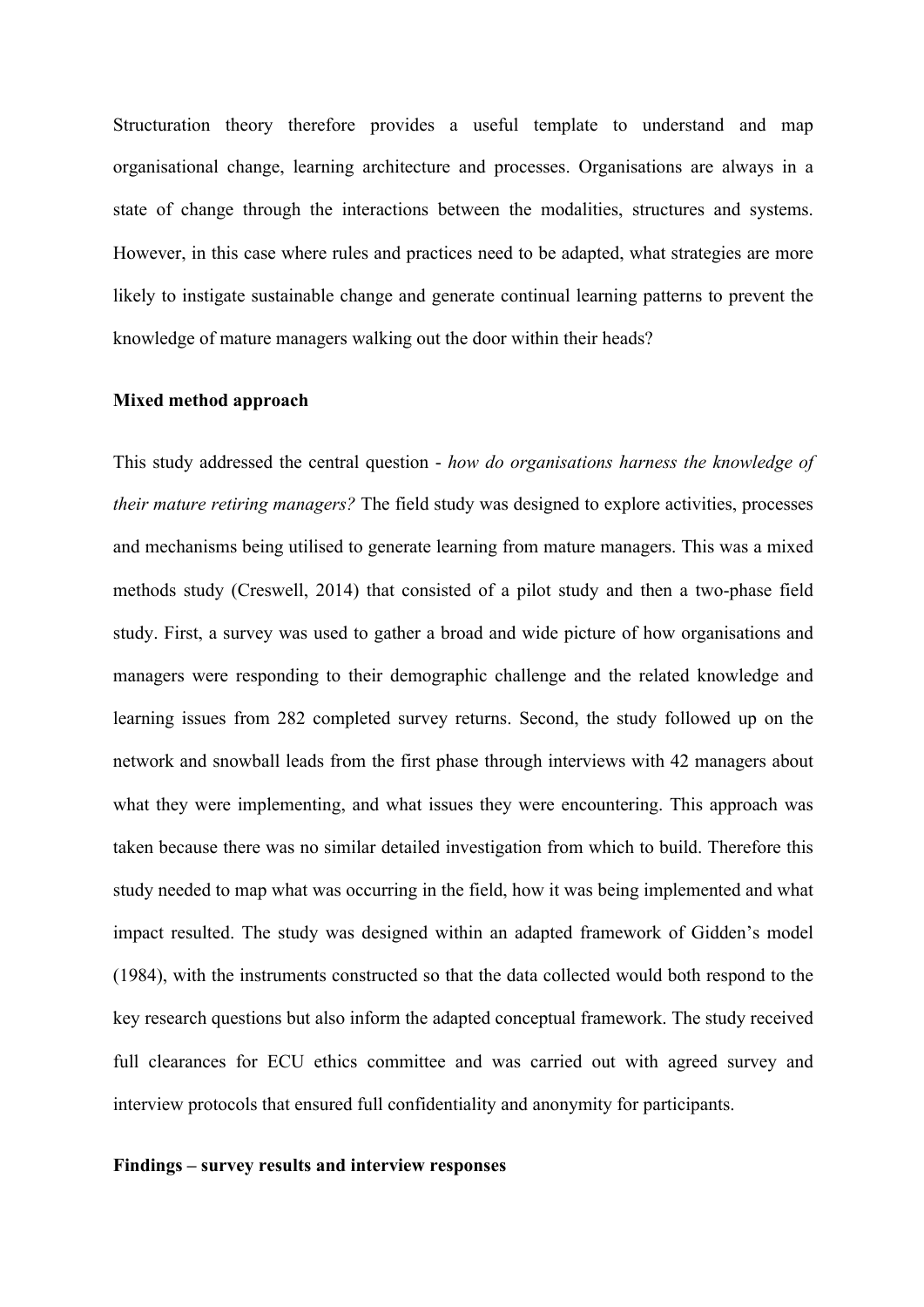This section will provide an overview of the two main phases of the study. First, the findings of the survey are reviewed to highlight the broad picture emerging of how organisations and managers are recognising and reacting to this challenge. Second the paper reviews the perspectives expressed by managers in the interview phase that followed.

*The survey findings* indicated that respondents estimated that between 5 – 20% of their workforce was in the target group of mature managers over 55. However, 21% of the organisations did not believe that this was an issue that was worthy of strategic focus or resource expenditure. Indeed, most organisations had no intention of initiating knowledge management plans into their organisations or developing programmes for knowledge transfer from their mature managers. The majority of organisations were not concerned about the impact it would have on their business practices. In addition, the majority of respondents were not aware of the Federal Governments incentives to keep older employees in the workforce. Those organisations that did recognise the issue as important, indicated that challenging collaborative work projects (90%), and providing a flexible working environment (91%), were effective platforms for knowledge transfer and learning. The majority of respondents indicated that poor communication strategies and knowledge management policies (64%) and lack of reward incentives (63%) would inhibit such learning activities. When asked about what resistance they experienced in implementing knowledge management there was a unanimous response from respondents that lack of time (98%) and other work responsibilities (96%) were the main factors. There were mixed messages about who had responsibility for managing knowledge. Many of the respondents saw it the responsibility of everyone to manage such systems, but most managers indicated that this was not being done well in practice. No organisation had a responsible co-ordinator to manage their knowledge management and learning activities for mature managers. The managing responsibility for such systems was almost exclusively the preserved territory of the IT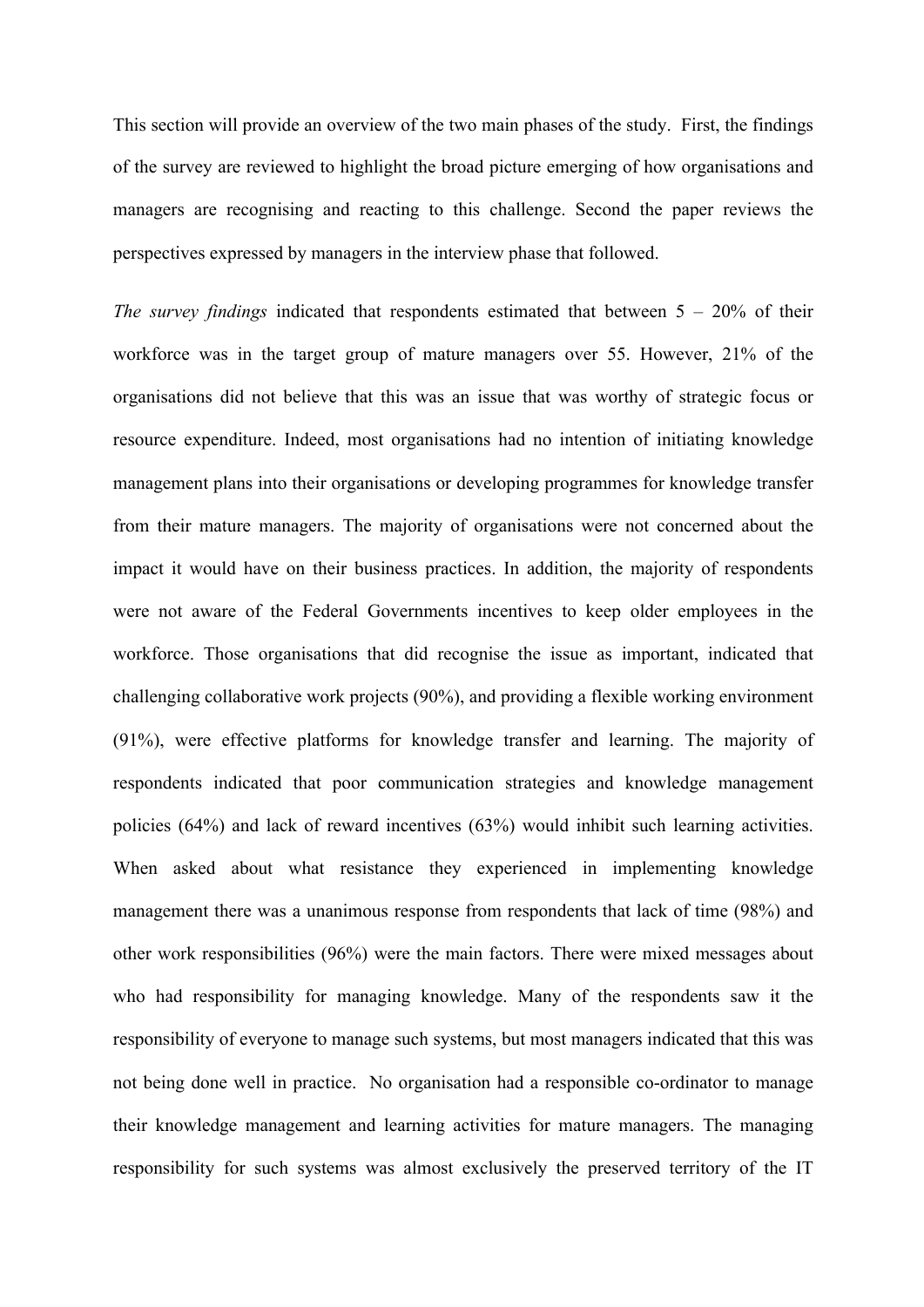department, with managers indicated that the primary thrust of such action was knowledge storage. Very few respondents indicated that there were human resources interventions in managing knowledge from an HRD or strategic learning perspective.

*The interviews* confirmed the broad findings of the survey and mapped a landscape with little strategic emphasis on the problem in question. Even where managers perceived the issue as a problem, they had been unable to effect change and learning activities much beyond induction handovers.

*There are no identifiable KM practices in this organisation - We do not have specific knowledge management practices to specifically disseminate knowledge from mature managers - Nothing beyond formal and informal handovers*.

Several managers indicated that knowledge management was seen as an IT issue rather than a learning issue and not linked to succession planning.

*Don't know about knowledge management systems, but we have very good IT support to help us when we get stuck you know.*

Managers had difficultly in placing this issue onto the organisational agenda. Even where managers had identified the issue as a challenge, they found limited political will to invest in knowledge sharing and learning practices that might harness the lessons already learned.

*How do you tie this to quantifiable success and improvement? We can all believe and support in this, but investment (in time, money, MBOs) often must first come with exec buyin, and if they're not convinced with the initial message, how can we show them the money?*

Where managers had invested in developing practices and relational activities project workshop and mentoring were the preferred structured options and strategically targeted.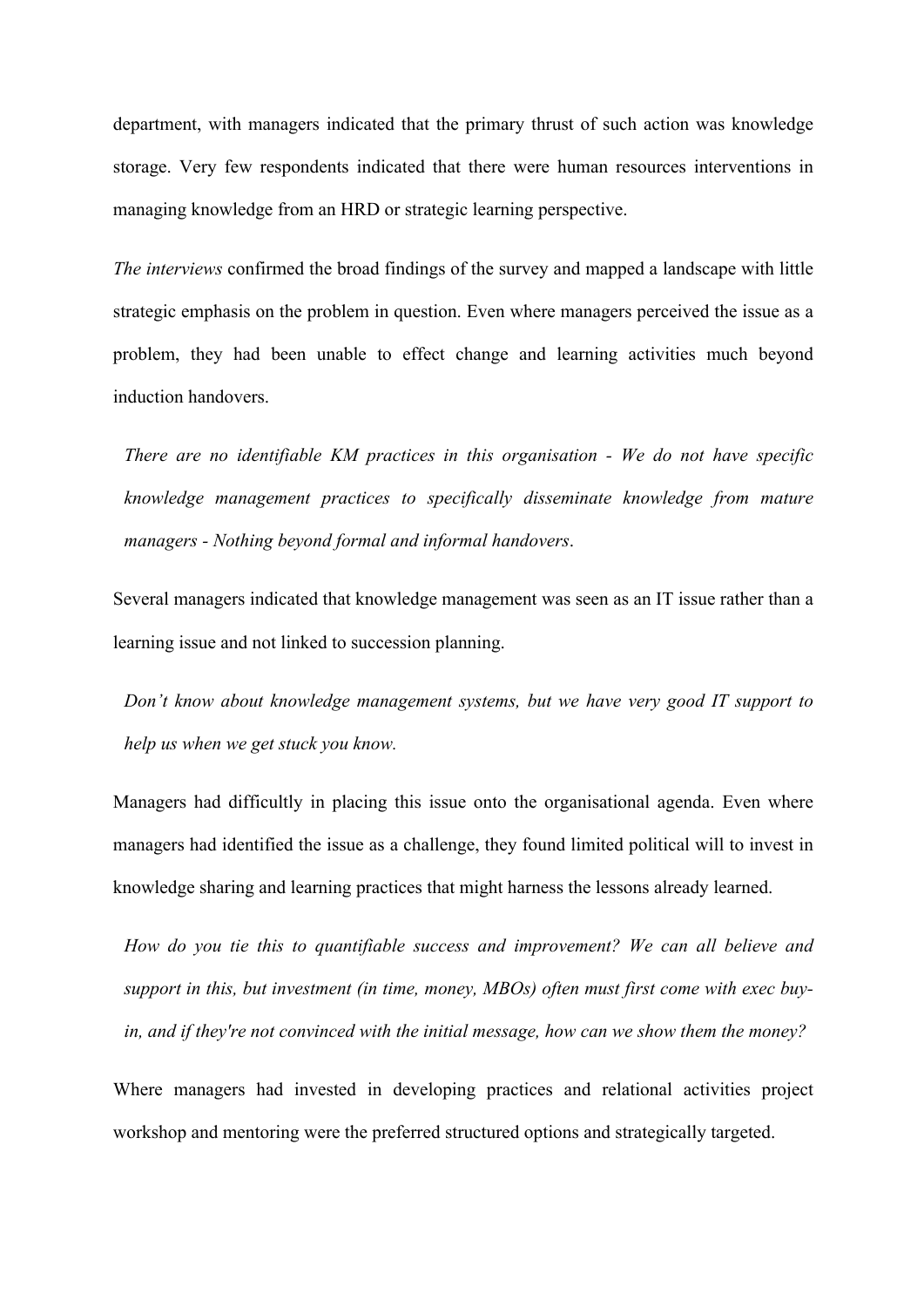*We run "Communities of Practice" - online environments that collect and build on specific knowledge. Senior employees are expected to contribute and in many cases "run" the community. We run competitions for innovation and contribution to the technical expertise of the business. Senior employees both contribute and judge. - We use mentor pairs whereby a senior member is partnered with a second person in mentoring roles. - So, the object of the game is to capture your main processes and "lessons learned" and keep adding and updating as needed. You obviously don't try to capture ALL tacit knowledge from every employee that leaves. You ID the areas that would create the most pain/cost. - We have mentoring programmes for developing high flyers and processes for handing over job responsibilities…. when an employee either plans to resign or retire. - Phased in retirement programmes and mentoring of younger workers.*

The irony was that managers were well aware that a lack of action in this area carried significant costs in the longer term. When asked about the effect loss of knowledge would have on their business operations, there was a general consensus that it could severely impact on their business operations

*….time consuming to fill the knowledge gaps, as well as difficult to replace managers. – Frightening. I don' know exactly (in dollars).*

There was strong evidence that most organisations relied on informal and at best random practices to harness mature manager knowledge

*We use our experienced people as 'buddies' to coach new people, but it is not necessarily nearing retirement age that it happens. It is just a natural way of doing it". - ….sit someone in their office for a couple of weeks and hope osmosis occurs….although the concepts are "poorly communicated to all employees"*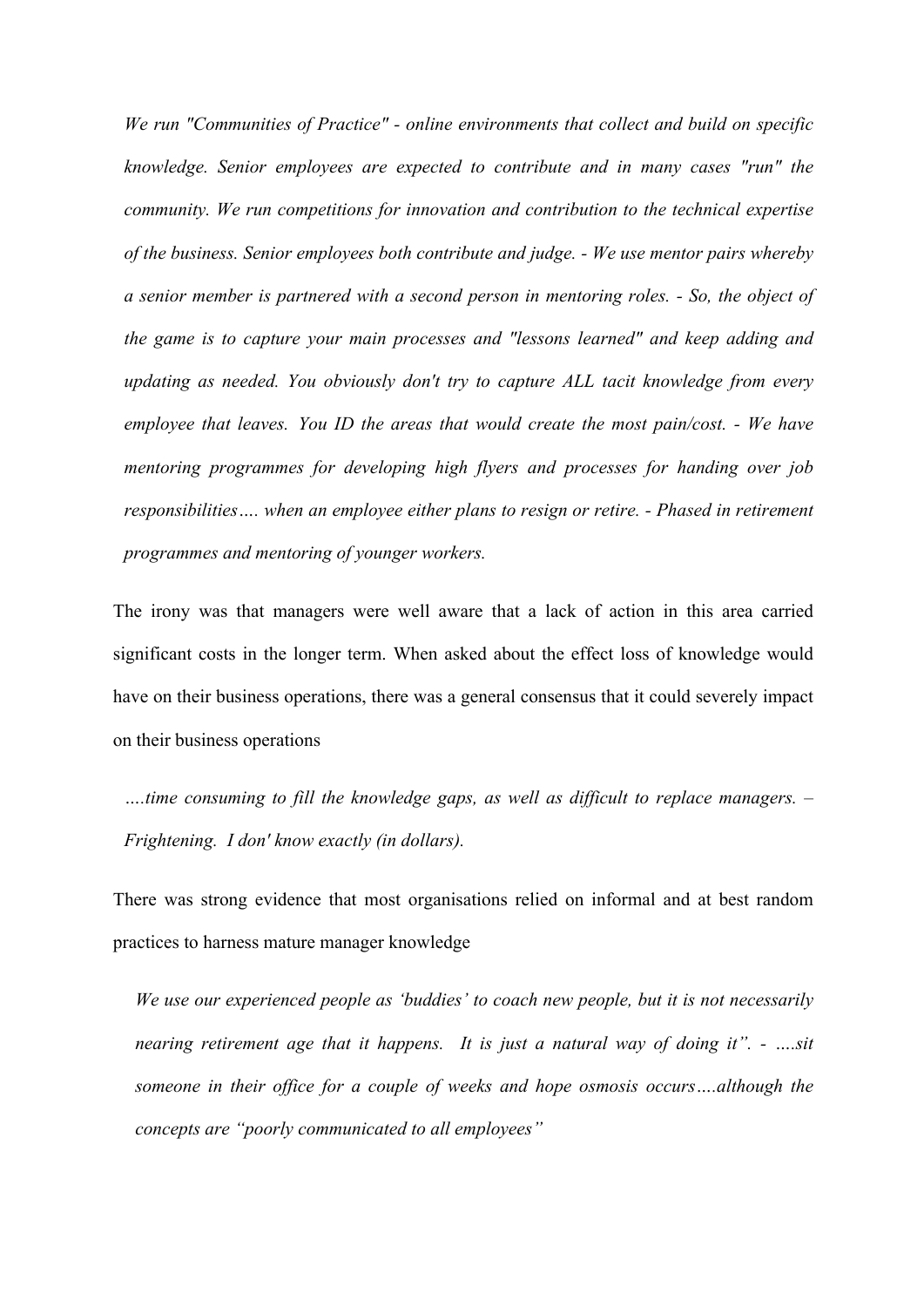In summary, the interviews confirmed a lack of awareness of the issue, limited strategic approaches, and all too often ad-hoc or IT based approaches.

## **Discussion – limited change requires a new strategic agenda**

In response to the research questions that drove the study the fieldwork found a surprising lack of activities, processes and mechanisms being utilised to generate learning from mature managers. There was evidence of some of good practice, but not enough to constitute a robust base for a model. In contrast, the study evidence indicated that managers of learning need to take primary discursive action to generate discussions and conversations that instigate an organisational agenda. The study indicates that managers of learning need to build a strategic approach to the issue that is allied to succession planning and emphasise the need for resourcing collaborative learning practices rather than knowledge storage systems. Failure to do so will result in the loss of valuable learning and productive capability in the next decades. These findings indicate that managers of learning should focus on building an organisational agenda and the structuration model provides a framework to suggest how that might be affected.

In organisations (see figure1), *structure* exists only through performativity, and currently there are few performances facilitating this vital knowledge transfer. Existing structures and systems can only be changed through working the modalities, changing dialectic, shifting power relations and legitimising new practices. Only where changes in practice are continually reproduced do repeated patterns form a changed learning culture (figure 2). Of course, it is not as simple as writing management policy. The lack of policy and practice will reflect the limited organisational discussion about the issue. For mangers of learning the first essential is to generate a conversation about the needs and benefits of such practices. Second, they need to stimulate pilot activity to permeate the system. Third, they need to work with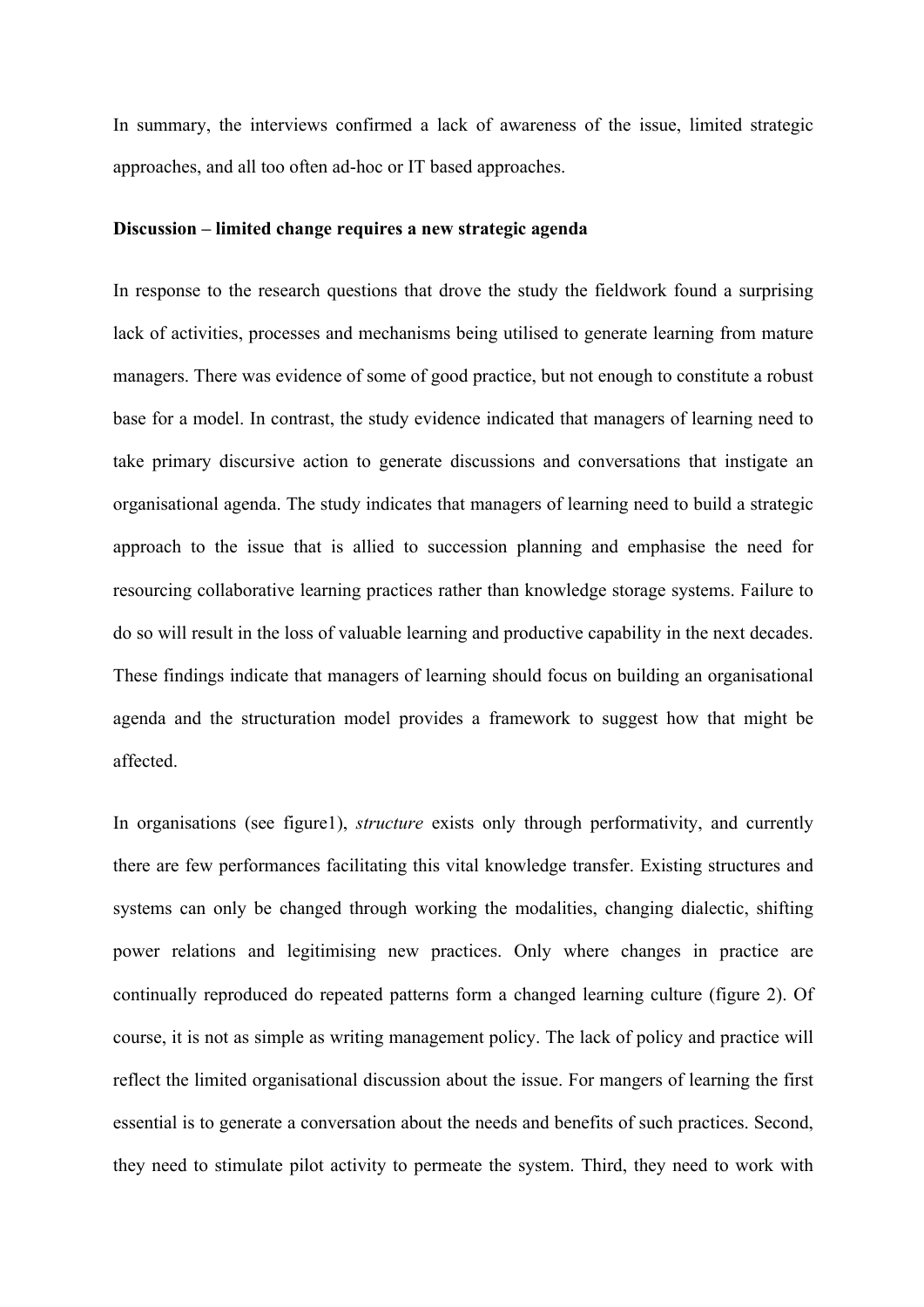managers to install such activity as a KPI on appraisals. These discourses will build and agenda that should be aligned with company strategy. Where this is done successfully the platform will be constructed for changes in policy, legitimising subsequent learning system developments. Currently, in most cases this discussion within the modalities is absent or weak and therefore the resulting system practices in most cases do not operate or operate effectively. The cycle between structures and systems remains the same. The knowledge largely leaves with mature managers and is only saved and cascaded by keen individuals, but not systematised for institutional change and development. Gidden's re-adapted (1984) framework, figure 2, is useful in tracking and suggesting strategic action for learning change within the imperatives of the organisational politics.



Barratt-Pugh 2007, which is based on and adapted from Giddens, 1984, p.29.)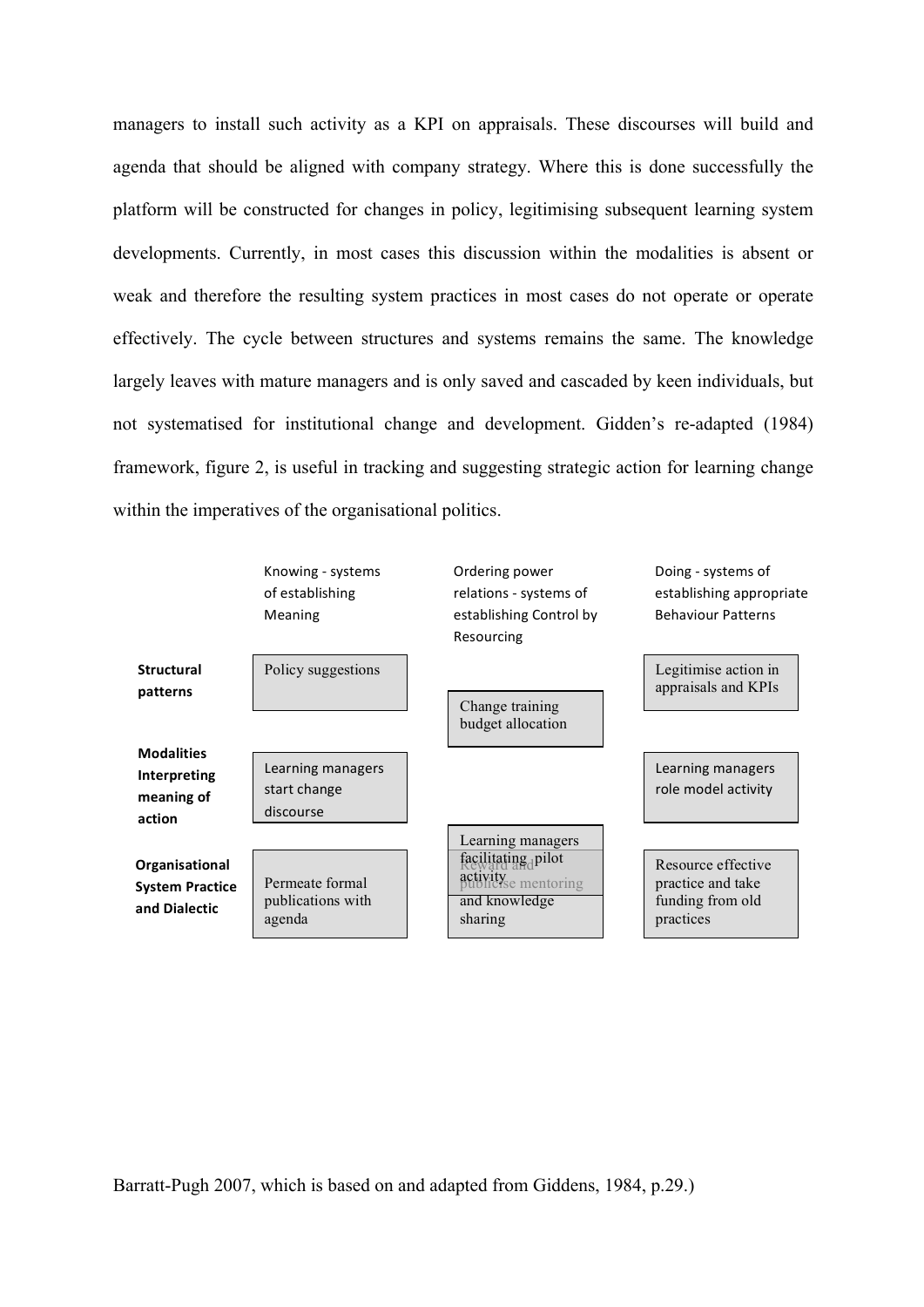#### **Figure 2: A Structuration approach to cascading knowledge transfer and learning.**

#### **Conclusion – learning managers lead internal change agenda**

This paper has reviewed a study that investigated what actions organisations are taking to ensure that the knowledge of their mature managers is being cascaded to the next generation. Academically this study adds to the existing stock of knowledge about managing organisational knowledge flows and changing organisational learning cultures, confirming the usefulness of and adapted structuration approach. Pragmatically, it provides learning managers with a reasoned agenda for change. The study finds that there is a *lack of a strategic approach* to the issue despite the clear demographic need for significant management succession planning. Where the need for such learning is recognised, resources tend to be focused on IT activity rather than learning relationships and practices. In the public service there is often a compliance approach, while some HR Managers within enterprises have a more developmental approach involving mentoring and collaborative project engagement. This study of health, finance and educational and public service sectors indicates that there is limited attention and resources being allocated to this workplace learning opportunity. Indeed it indicates that succession planning and learning is often a subordinate or opaque programme. From a structuration perspective, structures show little change, practices are limited and there is little internal conversation for change. Managers of learning will need to generate such conversations and highlight the need for such pilot learning programmes, otherwise there will be no change toward knowledge sharing programmes and such learning will be ad hoc, with significant corporate knowledge leaving as mature managers retire, placing increasing pressure on national productivity.

Sy**Refer Practi**ce **Organisational and Dialectic**

Managers discuss needs and practices provide role models

New practices are named and sequenced

Adopters rewarded Recalcitrant moved on or out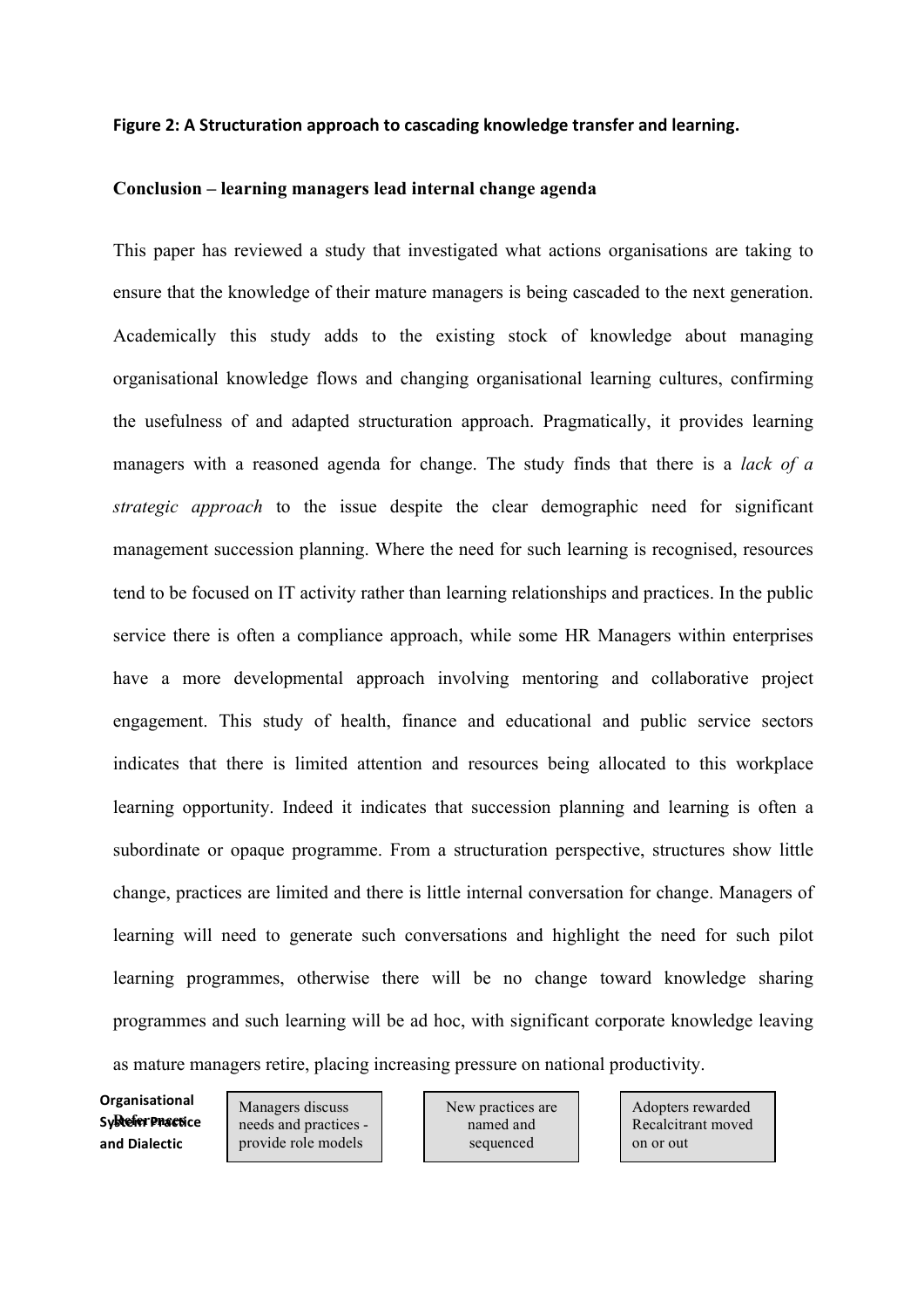- Amiot, C E, Terry, D J, Jimmieson, N L, & Callan, V J 2006, A longitudinal investigation of coping processes during a merger: Implications for job satisfaction and organizational identification. Journal of Management, vol. 32, pp. 552-574.
- ABS 2010, Population by Age and Sex, Australian States and Territories, AGP, Canberra.
- ABS 2016, Experimental Estimates of Industry Multifactor Productivity, AGP, Canberra.
- AVETRA, 2014, Annual Conference Papers. Australian Vocational Education and Training Association, Sydney.
- Barratt-Pugh, L G B 2007, Exploring and evaluating Structuration Theory as a framework for analysis, Evolution, Revolution or Status Quo? VET in New Contexts. Melbourne 1-13 April.
- Bartinek, J M 2008, On the receiving end, Journal of Behavioural Science, vol. 42, no. 2, pp. 182-206.
- Berman, P & McLaughlin, M W 1975, *A model of educational change*, The Rand Corporation, Santa Barbara, California.
- Berryman, S E 1993. Learning for the workplace, *Review of Educational Research*, vol.19, pp.343-395.
- Billett, S 1993. *Learning is working when working is learning: A guide to learning in the workplace*, Griffith University, Brisbane.
- Creswell, J 2014. Quantitative and mixed method research approaches. Sage, Thousand Oaks California.
- Engestrom, Y 1999. 'Expansive learning at work', Keynote address, 7th International Post Compulsory Education and Training Conference, *Changing practice through research* proceedings*,* Centre for Learning and Work, 3/5th December, Griffith University, Surfers Paradise, Queensland.
- Slagter, F 2007, Knowledge management among the older workforce, Journal of Knowledge Management, Vol. 11, no. 4, pp.82 – 96.
- Ford, R 2008, Resistance to change, Academy of Management Review, vol. 33, no. 2, pp. 362-377.
- Frappaolo, C 2008, Implict Knowledge, *Knowledge Management Research & Practice* vol. 6, pp. 23–25, Plagrave-McMillan.
- Law, J & Hassard, J 1998, *Actor Network theory and after,* Blackwell, Oxford.
- Legge, K 1995, *Human resource management: Rhetorics and realities*, McMillan, Hampshire.
- Poell, R F, Chivers, G E, Van der Krogt, F J, Danny, A & Rob F 2000*,* Learning-network theory, *Management Learning*, vol.31, no.1, pp.25-50, Thousand Oaks C A.
- Senge, P M 1993, *The fifth discipline: The art and practice of the learning organisation,* Random House Australia, Milsons Point, NSW.